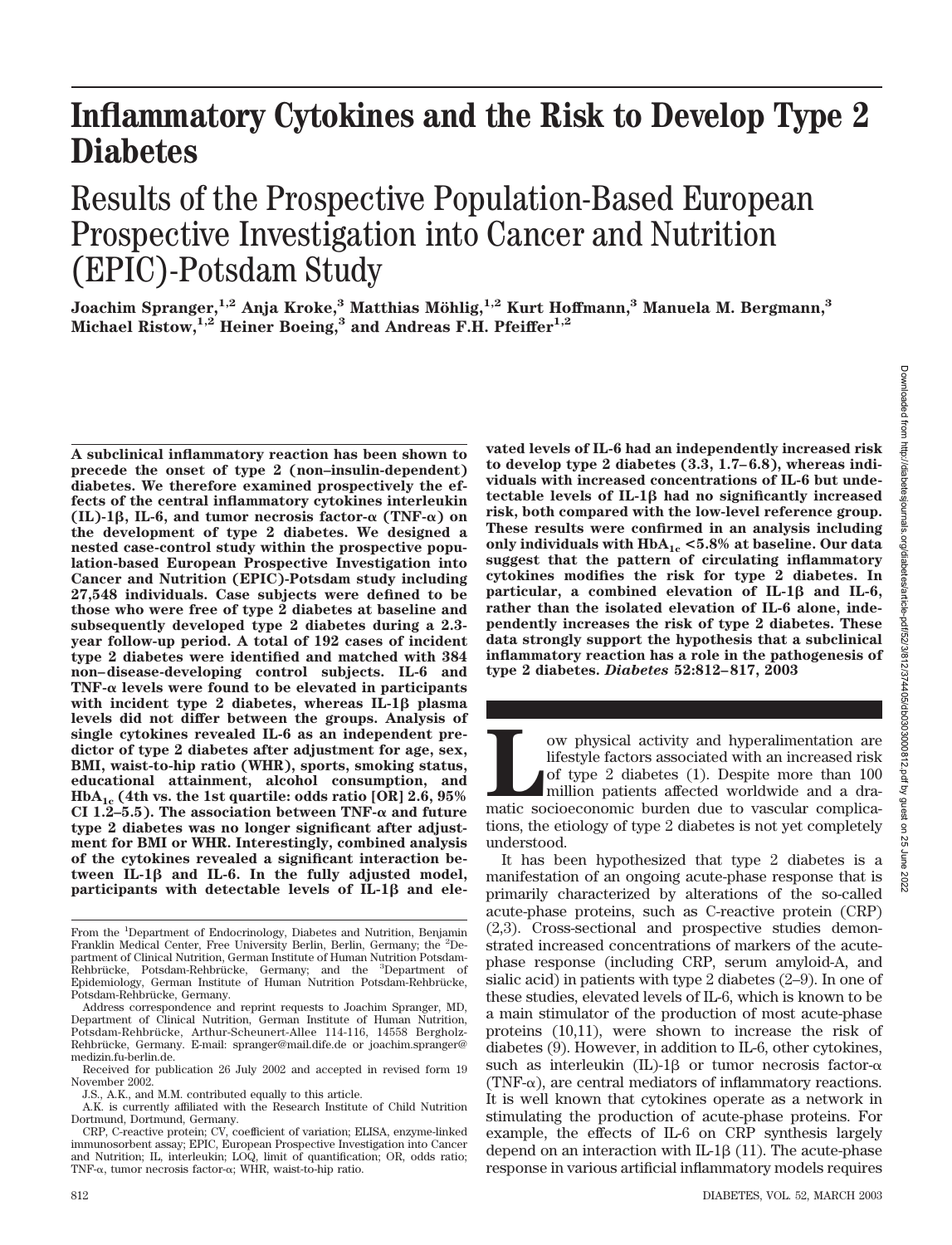both IL-6 and IL-1 $\beta$ , as demonstrated in the respective knockout mouse models (12,13). These data strongly suggest that inflammatory reactions do not depend on single mediators, but rather that the pattern of various cytokines is crucially important for the perpetuation of an acute-phase response.

Until now, there has been neither prospective evidence concerning the individual regulation of the inflammatory cytokines IL-1 $\beta$  or TNF- $\alpha$  nor prospective evidence about the combined role of IL-1 $\beta$ , IL-6, and TNF- $\alpha$  preceding type 2 diabetes, although the combined effects of these cytokines are likely to be more important than the circulating levels of the single cytokines. We therefore designed a nested case-control study within the prospective population-based European Prospective Investigation into Cancer and Nutrition (EPIC)-Potsdam cohort of 27,548 individuals to further evaluate the role of CRP,  $IL-18$ ,  $IL-6$ , and TNF- $\alpha$  in the development of type 2 diabetes.

## **RESEARCH DESIGN AND METHODS**

**Study population.** The EPIC-Potsdam study, as part of the multicenter population-based cohort study EPIC, aims to explore the relation between dietary and lifestyle factors and the development of complex diseases. Details of the recruitment procedure of EPIC-Potsdam have been published (14). In brief, 27,548 subjects (women aged 35–65 years and men aged 40–65 years) were recruited from the general population. Baseline examinations, including anthropometric measurements, blood sampling, a self-administered food frequency questionnaire, and a personal interview on lifestyle habits and medical history were conducted between 1994 and 1998. Follow-up questionnaires are sent to the study participants every 2–3 years to obtain information on, among other things, current medication and newly developed diseases, including diabetes.

**Anthropometry and lifestyle characteristics.** Anthropometric measurements (body height and weight, waist and hip circumference) were performed by trained personnel, with the participants wearing only light underwear and without shoes (15). BMI was calculated as body weight (in kilograms) divided by body height (in meters) squared. Waist-to-hip ratio (WHR) was calculated as waist divided by hip circumference.

Information on lifestyle characteristics were obtained from self-administered questionnaires and a personal, computer-guided interview by trained and quality-monitored personnel (16). Sporting activities (hours per week) were calculated as the average of hours of sports per week during the summer and the winter season.

**End points and disease status.** We studied 27,548 participants of the population-based EPIC-Potsdam study. The follow-up procedure was successful in receiving completely filled-in questionnaires from 96% of all cohort participants attending the baseline examination (17).

Case subjects were those who were free of type 2 diabetes at baseline and developed type 2 diabetes during the first 2- to 3-year follow-up, depending on the time of recruitment. Potential cases of incident diabetes were identified from self-reports on incident disease, current medications, and/or current dietary treatment for diabetes ( $n = 399$ ). For each potentially incident subject, a special questionnaire was sent to the primary care physician. The study subject was considered as a case subject only if the diagnosis of newly developed diabetes was confirmed by this physician. A total of 201 cases of incident diabetes were identified by this verification process until 1 November 2001. At that time, another 10 potential incident cases were pending confirmation by the primary care physician. These subjects were not further considered. The biochemical analysis regarding diabetes-associated antibodies GAD65 and IA-2 revealed that nine of the case subjects should be considered as case subjects with type 1 diabetes, leaving 192 medically confirmed cases of type 2 diabetes. Each of the 192 individuals with confirmed type 2 diabetes was matched with two control subjects by age  $(\pm 1 \text{ year})$  and sex ( $n = 384$ ). For statistical analysis, those individuals with missing values in one of the variables being used in the statistical models were not considered  $(n = 4$  for case subjects,  $n = 7$  for control subjects), thus leaving 188 case subjects and 377 control subjects for the final analysis.

**Laboratory procedures.** Peripheral venous citrate-blood samples were taken at enrollment into the study. The blood samples were centrifuged at 1,000*g* for 10 min at 4°C. Plasma was then removed and stored in aliquots in freezers at  $-80^{\circ}$ C until assays of the markers of interest were performed. IL-1 $\beta$ , IL-6, and TNF- $\alpha$  were measured by enzyme-linked immunosorbent

assays (ELISAs; R&D Systems, Minneapolis, MN). CRP was determined by high-sensitivity ELISA (Immun Diagnostik, Bensheim, Germany). All assay procedures were performed as described by the manufacturer. Blood samples were analyzed in random order to exclude systemic bias due to interassay variation. Control specimens were analyzed simultaneously on each plate for every marker. The intra-assay coefficient of variation (CV) ranged between 6.4 and 10.2% for IL-1 $\beta$ , 3.8 and 11.1% for IL-6, 8.7 and 14.8% for TNF- $\alpha$ , and 4.9 and 6.2% for CRP. The interassay CV was  $10.3%$  for IL-1 $\beta$ ,  $9.9%$  for IL-6, 16.1% for TNF- $\alpha$ , and 13.2% for CRP. The limits of detection were 0.1 pg/ml for IL-1 $\beta$ , 0.094 pg/ml for IL-6, 0.12 pg/ml for TNF- $\alpha$ , and 0.124 ng/ml for CRP.  $H\!bA_{1c}$  was determined by enzyme immunoassay (DAKO Diagnostika, Hamburg, Germany). The intra-assay CV ranged from 2 to 3%, and the interassay CV was 1.9%. Values of subjects without diabetes have been shown to range from 4.8 to 6.9% in this assay, according to the information of the manufacturer. Diabetesassociated antibodies GAD65 and IA-2 were analyzed by radioimmunoassay (Medipan Diagnostica, Selchow, Germany), which was performed as described by the manufacturer.

**Statistical analyses.** For all analyses, we used SAS software release 8.0 (SAS Institute, Cary, NC). In a first step, measurement values of the laboratory parameters (IL-1 $\beta$ , TNF- $\alpha$ , and CRP) below the limit of quantification (LOQ) were set at  $0.7 \times$  the respective LOQ (18). Means, standard deviations, and proportions of baseline characteristics of case and control subjects were calculated. The means  $\pm$  SD are reported. Significance was considered at two-tailed  $\alpha < 0.05$ .

The nonparametric Wilcoxon's rank-sum test was used to test for differences in continuous variables between case and control subjects, and a  $\chi^2$  test with 1 degree of freedom (Mantel-Haenszel test) was used to describe differences in proportions between case and control subjects. Spearman correlation coefficients were used to test the association between anthropometric, lifestyle variables, and cytokines.

Associations were initially investigated separately for  $IL-1\beta$ ,  $IL-6$ , and TNF- $\alpha$ . IL-6 and TNF- $\alpha$  were divided into quartiles, and CRP was dichotomized. Because of the high numbers of undetectable values, IL-1 $\beta$  was dichotomized. Because of case and control exclusions due to missing values, primarily unconditional logistic regression analysis was used to estimate odds ratios (ORs) and corresponding 95% CIs. As previously demonstrated, the estimation of the OR approximates the relative risk given an infrequent disease occurrence (19). We therefore calculated the OR to estimate the relative risk to develop type 2 diabetes that is associated with increasing categories of the investigated cytokine. Because the design of the study also allows conditional logistic analysis, study results were recalculated using conditional logistic regression analysis. In the article, the results of the unconditional regression and major results of the conditional regression analysis are shown. Estimates of relative risk were first obtained from age-adjusted (continuous) and sex-adjusted (categorical: female and male) analyses; this analysis was followed by further adjustment for BMI (continuous). The subsequent model also considers sex-normalized WHR (continuous), sporting activities in hours/week (continuous), smoking status (categorical: current smoker and nonsmoker), alcohol consumption in grams/ day (continuous), and educational attainment (categorical: basic training, technical school, and university). In the last model, we additionally added  $HbA<sub>1c</sub>$  (continuous) to the fully adjusted model to reduce potential bias caused by undetected cases of prevalent diabetes.

To investigate the role of cytokine patterns, formal interaction terms including the cytokines in question were analyzed. Product terms were built from dichotomized subgroups. IL-1 $\beta$  was therefore dichotomized as previously described (setting individuals with undetectable levels as 0 and those with detectable levels as 1), whereas IL-6 and TNF- $\alpha$  were dichotomized by using the 75th percentile as the cutoff point (setting individuals who were  $\leq$ 75th percentile for both IL-6 and TNF- $\alpha$  as 0 and those who were  $\geq$ 75th quartile as 1). Quartile cut points were estimated from the combined group of control and case subjects. In addition, ORs and 95% CIs were estimated for each combination, including two of these cytokines with the low-level category ( $\leq$ 75th percentile for IL-6 and TNF- $\alpha$  and nondetectable values of IL-1 $\beta$ , respectively) as the reference category.

To reduce bias by individuals with undetected prevalent type 2 diabetes at baseline, we repeated the analysis, including only those case and control subjects with  $HbA_{1c} < 5.8\%$ .

### **RESULTS**

**Clinical parameters.** Baseline characteristics of the participants are shown in Table 1. As expected, case subjects had higher BMI and WHR, and they exercised less (Table 1). Elevated glucose levels, such as impaired fasting glucose or impaired glucose tolerance, are well known to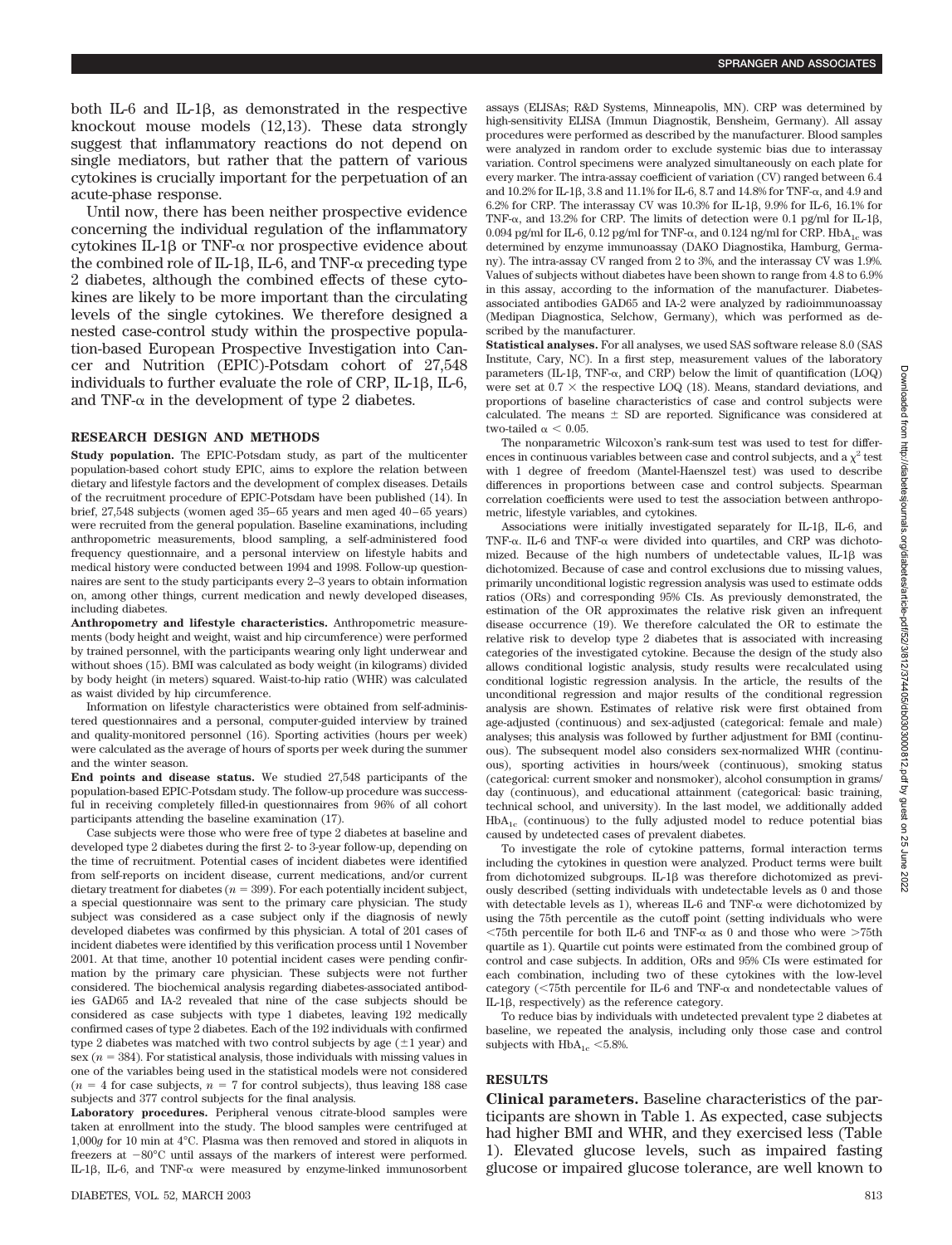| TABLE 1                                      |  |
|----------------------------------------------|--|
| Baseline characteristics of the participants |  |

| Characteristic                     | Case subjects   | Control subjects | $\boldsymbol{P}$  |
|------------------------------------|-----------------|------------------|-------------------|
| $\boldsymbol{n}$                   | 188             | 377              |                   |
| Age (years)                        | $56 \pm 7$      | $56 \pm 7$       | Matching variable |
| BMI $\frac{\text{kg}}{\text{m}^2}$ | $30.7 \pm 4.8$  | $26.7 \pm 3.5$   | < 0.0001          |
| <b>WHR</b>                         | $0.95 \pm 0.09$ | $0.89 \pm 0.09$  | < 0.0001          |
| Sports (h/week)                    | $0.5 \pm 1.1$   | $0.9 \pm 1.6$    | 0.0100            |
| Alcohol consumption $(g/day)$      | $18.5 \pm 28.2$ | $16.1 \pm 16.4$  | 0.4678            |
| IL-1 $\beta$ (pg/ml)               | $0.57 \pm 0.93$ | $0.47 \pm 0.79$  | 0.1959            |
| $IL-6$ (pg/ml)                     | $2.45 \pm 1.80$ | $1.67 \pm 1.59$  | < 0.0001          |
| TNF- $\alpha$ (pg/ml)              | $2.04 \pm 1.51$ | $1.79 \pm 1.28$  | 0.0094            |
| $CRP (\mu g/ml)$                   | $4.14 \pm 5.1$  | $2.45 \pm 4.38$  | < 0.0001          |
| Men                                | 111(59)         | 222(59)          | Matching variable |
| Current smokers                    | 36(19)          | 80(21)           | 0.5661            |
| Less than high school education    | 83 (44)         | 142 (38)         | 0.1383            |
| Prevalence of hypertension         | 148 (79)        | 195(52)          | < 0.0001          |
| Prevalence of hyperlipoproteinemia | 81 (43)         | 120(32)          | 0.0085            |

Data are means  $\pm$  SD or *n* (%).

be a risk factor for future type 2 diabetes (20), which is reflected in our study group by significantly elevated HbA<sub>1c</sub> levels in case subjects (6.39  $\pm$  2.16%) compared with control subjects (4.73  $\pm$  0.74%). Of the participants, 2.8% had undetectable levels of CRP ( $5\%$  for TNF- $\alpha$  and  $62\%$  for IL-1 $\beta$ , respectively). IL-6 levels were detectable in all participants. As demonstrated in previous studies (8,9), elevated levels of CRP were found to be associated with an increased risk of type 2 diabetes in the fully adjusted model (OR 1.9, 95% CI 1.2–3.2). With respect to clinical parameters and CRP, subgroup analysis (HbA<sub>1c</sub>  $\leq 5.8\%$ ) yielded results comparable to the analysis that included all participants. For example, the risk of individuals with elevated CRP levels to develop type 2 diabetes was 2.1 (95% CI 1.2–3.7) in the fully adjusted model in this subgroup. The mean  $HbA_{1c}$  was  $4.5 \pm 0.5\%$  for control and 4.9  $\pm$  0.5% for case subjects ( $P < 0.001$ ) within the restricted subcohort. Correlations of cytokines, CRP, BMI, WHR, and  $HbA_{1c}$  are demonstrated in Table 2.

## **Effects of single cytokines on diabetes risk**

*IL-6 independently predicts the risk of type 2 diabetes.* Mean baseline levels of IL-6 were higher among case subjects compared with control subjects  $(P < 0.0001)$ . Elevated levels of IL-6 were associated with an increased risk of type 2 diabetes (risk estimates of individuals according to IL-6 quartiles are demonstrated in Table 3). After adjustment for all covariables (BMI, WHR, sports, age, sex, smoking status, educational attainment, alcohol consumption, and  $HbA_{1c}$ , IL-6 was found to be an independent predictor of type 2 diabetes (OR 2.57, 95% CI 1.24–5.47) This result was confirmed in conditional regression analysis (2.6, 1.2–5.9). Comparable and significant results were observed in analyses restricted to case subjects with  $HbA_{1c} < 5.8\%$  only. Within this subgroup analysis, the risk of individuals within the 4th quartile of IL-6 was also substantially increased (3.1, 1.3–7.4 [unconditional]; 3.7, 1.16–11.9 [conditional]) in the fully adjusted model.

*Elevated levels of TNF-*- *and IL-1 alone are not independently associated with future type 2 diabe* $tes.$  Mean concentrations of TNF- $\alpha$  were higher in case subjects (2.04  $\pm$  1.51 pg/ml) compared with control subjects (1.79  $\pm$  1.28 pg/ml,  $P < 0.01$ ). The risk of type 2 diabetes increased with increasing quartiles of TNF- $\alpha$ (Table 3). However, after adjustment for BMI or WHR, this association was no longer significant. Correlation analysis showed a mild correlation between TNF- $\alpha$  and BMI ( $r =$ 0.17,  $P < 0.001$ ) or WHR ( $r = 0.15$ ,  $P < 0.001$ ). Again, analysis of participants with  $HbA_{1c} < 5.8\%$  yielded a similar picture as analysis of all participants. For example, the ORs in the fully adjusted model including  $HbA_{1c}$  were 1.0, 1.8 (95% CI 0.8–3.8), 0.9 (0.4–1.9), and 1.3 (0.6–3.1) for the increasing quartiles. Using conditional regression analysis also yielded no significant results regarding  $\text{TNF-}\alpha-\text{depen-}$ dent relative risks after adjustment for BMI and/or WHR.

We found that 41.0% of case subjects and 36.6% of control subjects had detectable levels of  $IL-1\beta$ , which was not a statistically significant difference. According to these data, the relative risk of developing type 2 diabetes was not associated with circulating levels of  $IL-1\beta$ , independent of the model or type of analysis applied (Table 3). **Combined effects of cytokines modify the risk of future type 2 diabetes.** Participants with a combined elevation of IL-6 levels and detectable levels of IL-1 $\beta$  were

| . . |  |
|-----|--|
|-----|--|

|               | $HbA_{1c}$          | BMI               | <b>WHR</b>        | IL-6              | $TNF-\alpha$        |
|---------------|---------------------|-------------------|-------------------|-------------------|---------------------|
| $HbA_{1c}$    |                     |                   |                   |                   |                     |
| BMI           | 0.224 (P < 0.001)   |                   |                   |                   |                     |
| WHR           | 0.239 (P < 0.001)   | 0.425 (P < 0.001) |                   |                   |                     |
| $IL-6$        | $0.099 (P = 0.019)$ | 0.302 (P < 0.001) | 0.264 (P < 0.001) |                   |                     |
| TNF- $\alpha$ | $0.031$ (NS)        | 0.17 (P < 0.001)  | 0.15 (P < 0.001)  | 0.177 (P < 0.001) |                     |
| <b>CRP</b>    | $0.1 (P = 0.017)$   | 0.242 (P < 0.001) | $0.11 (P = 0.01)$ | 0.51 (P < 0.001)  | $0.135 (P = 0.001)$ |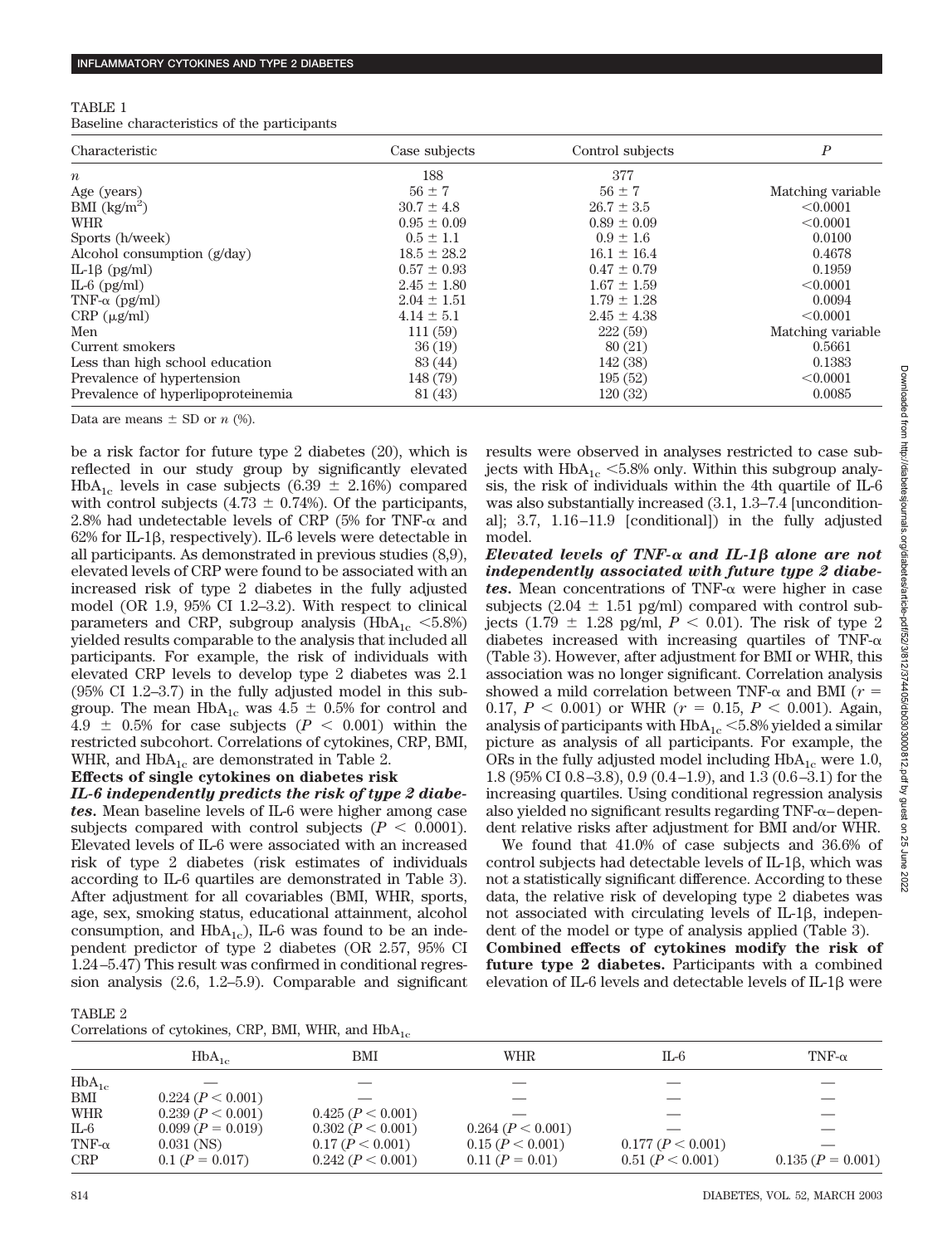| TABLE 3 |  |
|---------|--|
|---------|--|

Risk estimates of individuals according to circulating cytokine levels

|               | Median                         | Age- and sex-<br>adjusted analysis | $+$ BMI-adjusted<br>analysis | Adjusted for all<br>risk factors* | Adjusted for all risk<br>factors and $HbA_{1c}$ |
|---------------|--------------------------------|------------------------------------|------------------------------|-----------------------------------|-------------------------------------------------|
| $IL-1\beta$   |                                |                                    |                              |                                   |                                                 |
| Category 1    | $0.09(0.09-0.09)$ <sup>†</sup> | $1.00$ (reference)                 | $1.00$ (reference)           | $1.00$ (reference)                | $1.00$ (reference)                              |
| Category 2    | $0.84(0.13 - 5.52)$ †          | $1.20(0.84 - 1.72)$                | $1.18(0.79-1.75)$            | $1.19(0.78 - 1.79)$               | $1.20(0.74 - 1.96)$                             |
| <b>CRP</b>    |                                |                                    |                              |                                   |                                                 |
| Category 1    | $0.62(0.09-1.49)$ <sup>†</sup> | $1.00$ (reference)                 | $1.00$ (reference)           | $1.00$ (reference)                | $1.00$ (reference)                              |
| Category 2    | $3.57(1.50-39.7)$              | $3.5(2.4-5.1)$                     | $2.2(1.5-3.3)$               | $1.9(1.2 - 2.9)$                  | $1.9(1.2 - 3.2)$                                |
| $IL-6$        |                                |                                    |                              |                                   |                                                 |
| Category 1    | $0.66(0.11-0.90)$              | $1.00$ (reference)                 | 1.00 (reference)             | $1.00$ (reference)                | $1.00$ (reference)                              |
| Category 2    | $1.19(0.90-1.45)$              | $1.77(0.97 - 3.29)$                | $1.36(0.72 - 2.6)$           | $1.22(0.64 - 2.38)$               | $1.14(0.54 - 2.45)$                             |
| Category 3    | $1.80(1.45-2.24)$              | $3.88(2.21 - 7.03)$                | $2.17(1.18 - 4.07)$          | $1.92(1.02 - 3.67)$               | $1.72(0.83 - 3.60)$                             |
| Category 4    | $3.30(2.24 - 10.8)$ ‡          | $7.34(4.18-13.32)$                 | $3.26(1.76-6.19)$            | $2.75(1.44 - 5.34)$               | $2.57(1.24 - 5.47)$                             |
| TNF- $\alpha$ |                                |                                    |                              |                                   |                                                 |
| Category 1    | $0.79(0.35 - 1.11)$            | $1.00$ (reference)                 | $1.00$ (reference)           | $1.00$ (reference)                | $1.00$ (reference)                              |
| Category 2    | $1.34(1.11-1.56)$              | $1.85(1.11 - 3.11)$                | $1.66(0.94 - 2.95)$          | $1.62(0.90 - 2.94)$               | $1.39(0.95 - 3.85)$                             |
| Category 3    | $1.82(1.56-2.26)$              | $1.40(0.83 - 2.39)$                | $1.05(0.58-1.89)$            | $1.04(0.57-1.92)$                 | $1.06(0.51 - 2.21)$                             |
| Category 4    | $2.94(2.26 - 15.15)$           | $2.30(1.37-3.90)$                  | $1.70(0.96 - 3.04)$          | $1.52(0.84 - 2.78)$               | $1.57(0.78 - 3.18)$                             |

Data are OR (95% CI), unless otherwise indicated. †Median (category limits), ‡Median (interquartile range). Individuals were divided into quartiles according to their baseline plasma concentrations of IL-6 or TNF- $\alpha$ . They were dichotomized according to their levels of IL-1β and CRP; \*adjusted for age, sex, BMI, WHR, sporting activities, smoking status, alcohol consumption, and educational attainment.

found to have an increased risk of future type 2 diabetes (OR 3.3, 95% CI 1.7–6.8 [unconditional]; 3.479, 1.078– 11.222 [conditional]) compared with the low-level reference group in the fully adjusted model. In contrast, individuals with elevated levels of IL-6 but nondetectable levels of  $IL-I\beta$  had no significantly increased risk to develop type 2 diabetes (1.2, 0.6–2.5 [unconditional]; 1.5, 0.5–4.4 [conditional]) compared with the low-level reference group in the fully adjusted model. These results were confirmed by the inclusion of a formal interaction term between detectable IL-1 $\beta$  and elevated IL-6; this term was 3.3 (95% CI 1.1–9.7) and was significant (Table 4). Similar results were obtained including only individuals with  $HbA_{1c} < 5.8\%$ ; here, the interaction term was 2.3 (1.1–5.1).

In crude analysis, individuals with a combined elevation of IL-6 and TNF- $\alpha$  or with a combined elevation of TNF- $\alpha$ and IL-1 $\beta$  had a substantially increased risk compared with individuals with elevated levels of IL-6 alone or

TABLE 4

| Interaction between IL-1 $\beta$ , IL-6, and TNF- $\alpha$ on diabetes risk |  |  |  |
|-----------------------------------------------------------------------------|--|--|--|
|-----------------------------------------------------------------------------|--|--|--|

|                                                                      | OR (95% CI)         |
|----------------------------------------------------------------------|---------------------|
| Interaction TNF- $\alpha$ /IL-1 $\beta$                              |                     |
| Reference (TNF- $\alpha$ low/IL-1 $\beta$ undetectable)              |                     |
| TNF- $\alpha$ (high)                                                 | $0.89(0.45 - 1.73)$ |
| $IL-1\beta$ (undetectable)                                           | $0.95(0.54 - 1.67)$ |
| Interaction term TNF*IL-1 $\beta$ (high/detectable) 2.51 (0.84–7.57) |                     |
| Interaction $TNF-\alpha/IL-6$                                        |                     |
| Reference (TNF- $\alpha$ low/IL-6 low)                               |                     |
| TNF- $\alpha$ (high)                                                 | $1.32(0.68 - 2.52)$ |
| $IL-6$ (high)                                                        | $2.15(1.12 - 4.11)$ |
| Interaction term TNF*IL-6 (both high)                                | $0.7(0.23 - 2.16)$  |
| Interaction IL- $1\beta$ /IL- $6$                                    |                     |
| Reference $(IL-6$ low/ $IL-1\beta$ undetectable)                     |                     |
| $IL-1\beta$ (undetectable)                                           | $0.8(0.43 - 1.44)$  |
| $IL-6$ (high)                                                        | $1.14(0.55 - 2.32)$ |
| Interaction term IL-1 $\beta^*$ IL-6 (detectable/high)               | $3.31(1.14 - 9.87)$ |

Data shown were calculated after adjustment for age, sex, BMI, WHR, sporting activities,  $HbA_{1c}$  smoking status, alcohol consumption, and educational attainment.

compared with the low-level reference group. These effects of a combined elevation of IL-6 and TNF- $\alpha$  (OR 3.2,  $95\%$  CI 1.6–6.4) or IL-1β and TNF- $\alpha$  (2.3, 1.1–4.9) was still significant in the analysis restricted to participants with  $HbA_{1c} < 5.8\%$ . However, as described for TNF- $\alpha$  alone, this effect did not remain significant in the fully adjusted model. Results were again confirmed using conditional regression analysis and by calculation of formal interaction terms (Table 4).

### **DISCUSSION**

We evaluated the effects of various inflammatory cytokines on the risk of type 2 diabetes. Participants with a combined elevation of IL-6 and IL-1 $\beta$  had a roughly threefold increased risk of developing type 2 diabetes compared with the low-level reference group. In contrast, participants with elevated levels of IL-6 alone (and undetectable levels of  $IL-1\beta$ ) had no substantial increase of their diabetes risk. In this regard,  $IL-1\beta$  appears to have a permissive role in the IL-6–mediated acute-phase response preceding the onset of type 2 diabetes. Elevated levels of TNF- $\alpha$  were associated with an increased diabetes risk in the crude analysis. However, this  $TNF-\alpha$ -dependent effect was no longer significant after adjustment for BMI or WHR. Furthermore, we found no significant effects of TNF- $\alpha$  on IL-1 $\beta$ – or IL-6–dependent risk estimates.

To the best of our knowledge, this is the first study to describe the combined effects of the three inflammatory cytokines IL-1 $\beta$ , IL-6, and TNF- $\alpha$  on the risk to develop type 2 diabetes. However, some limitations of this study need to be considered. It is well known that there is a relatively high proportion of individuals with undiagnosed type 2 diabetes among the general population (21,22). We therefore adjusted for blood glucose control by including  $HbA_{1c}$  into the fully adjusted model. To reduce the remaining potential bias of prevalent diabetes in case or control subjects at baseline, we also performed separate analyses among participants (case and control subjects) with  $HbA_{1c}$ 5.8%. A total of 94 individuals in our cohort provided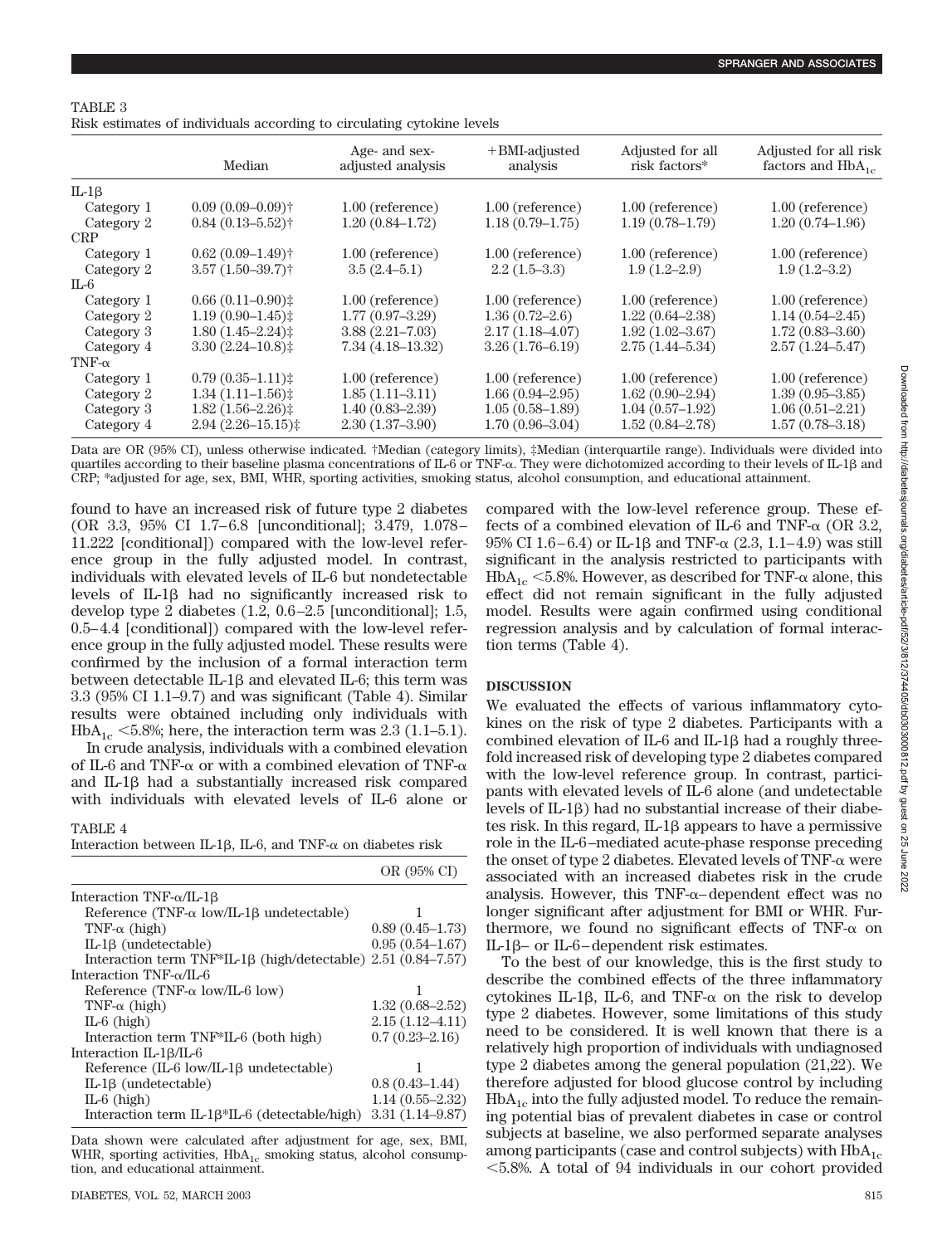fasting blood specimens. Within this subgroup, all case individuals with  $HbA_{1c} < 5.8\%$  had a baseline fasting glu- $\cos \epsilon$  <7.0 mmol/l, which is sufficient to exclude diabetes in epidemiological studies, according to American Diabetes Association criteria. Thus, the number of individuals with prevalent diabetes at baseline (in case and control subjects) appears to be small in the analyses restricted to individuals with  $HbA_{1c}$  <5.8%. However, physician-diagnosed cases (as in this study) are likely to represent more progressed stages of diabetes compared with those diagnosed, for example, by an oral glucose tolerance test. Given that cytokine changes at baseline may be associated with the stage of diabetes, one might expect weaker associations if earlier stages of diabetes are investigated. In addition, some of the control subjects may have developed diabetes by the end of follow-up but were not diagnosed by a physician.

The robustness of results was additionally confirmed by inclusion of further covariates (preexisting hypertension and hyperlipidemia) into the model, although there is no clear functional evidence that these factors influence the development of type 2 diabetes. It is important to note that all of these additional analyses confirmed the findings described. Although BMI and WHR are more common clinical measures of obesity and central obesity, respectively, they may not fully account for the metabolic consequences of obesity and residual confounding even though adjustment for these parameters may exist. We analyzed various components of the metabolic syndrome, and cytokine effects were found to be independent of hypertension or hyperlipidemia. Although previous studies demonstrated that inflammatory markers are associated with future type 2 diabetes, even after adjustment for fasting insulin (6,8), it remains to be elucidated whether this holds true for the cytokine changes described here. Another potential bias may result from different precision of cytokine measurement. When two or more cytokines are entered into the statistical models, the relative strength of association between cytokines and disease can be expected to be highest for the cytokine with the least measurement error. In our study, inter- and intra-assay coefficients of variation were comparable in measurements of the three cytokines. However, additional sources of measurement variability (related to venipuncture, blood processing, or effects of long-term storage) may have differed for the three cytokines. Thus, we cannot entirely exclude that some of the above-mentioned limitations may have influenced our results.

Our data suggest that the pattern of inflammatory cytokines is important in the pathogenesis of type 2 diabetes. These findings are in line with the fact that inflammatory reactions depend on a cluster of cytokines rather than on single cytokines only. Patterns of cytokine production differ with different inflammatory conditions, and cytokines are components of a large complex signaling network (11–13). Several mechanisms, such as considerable influence of cytokines on lipid metabolism, may be important for the effects of combined elevations of different cytokines. For example, both IL-6 and IL-1 $\beta$  act on the liver to produce the characteristic dyslipidemia of the metabolic syndrome, with increased VLDL and decreased HDL (3). Combined elevation of IL-6 and IL-1 $\beta$  dramatically increased the expression of the acute-phase proteins, compared with the effect of each cytokine alone (11). Another potential molecular mechanism how inflammation may be involved in the pathogenesis of type 2 diabetes has been elucidated in recent elegant studies showing that sensitizing of insulin signaling by salicylates is induced via inhibition of the activity of  $I \kappa B$  kinase  $\beta$  (23–25). IL-1 $\beta$  is well known to activate the  $I \kappa B$  kinase  $\beta$  and might thereby induce insulin resistance.

In conclusion, our data support the concept that subclinical activation of the immune system is involved in the pathogenesis of type 2 diabetes. We demonstrated that a specific pattern of cytokines was associated with an increased risk of type 2 diabetes, rather than isolated elevation of the respective cytokines.

## **ACKNOWLEDGMENTS**

This project was supported by grants from Gottfried-Wilhelm-Leibnitz-Gesellschaft. Further grants to the authors were from the German Diabetes Association (104/03/2001 [to J.S. and M.M.] and 103/03/2001 [to M.R.]), Fritz-Thyssen-Stiftung (10.01.2.102), Deutsche Forschungsgemeinschaft (RI 1076/1-1), the Eli-Lilly International Foundation (to J.S. and A.F.H.P.), the European Union (SOC 95 201408 OSF02), and the Deutsche Krebshilfe (70-2488-HAI).

We thank K. Sprengel and S. Richter for laboratory assistance and U. Fiddicke and W. Bernigau for assistance with the study data. The  $HbA_{1c}$  analyses were conducted at the Department of Clinical Biochemistry, University of Greifswald, under the responsibility of Dr. Hans-Joachim Rose. We thank C.A. Barth for critical discussion of the project.

### **REFERENCES**

- 1. Hu FB, Manson JE, Stampfer MJ, Colditz G, Liu S, Solomon CG, Willett WC: Diet, lifestyle, and the risk of type 2 diabetes mellitus in women. *N Engl J Med* 345:790–797, 2001
- 2. Pickup JC, Mattock MB, Chusney GD, Burt D: NIDDM as a disease of the innate immune system: association of acute-phase reactants and interleukin-6 with metabolic syndrome X. *Diabetologia* 40:1286–1292, 1997
- 3. Pickup JC, Crook MA: Is type II diabetes mellitus a disease of the innate immune system? *Diabetologia* 41:1241–1248, 1998
- 4. Schmidt MI, Duncan BB, Sharrett AR, Lindberg G, Savage PJ, Offenbacher S, Azambuja MI, Tracy RP, Heiss G: Markers of inflammation and prediction of diabetes mellitus in adults (Atherosclerosis Risk in Communities study): a cohort study. *Lancet* 353:1649–1652, 1999
- 5. Vozarova B, Weyer C, Lindsay RS, Pratley RE, Bogardus C, Tataranni PA: High white blood cell count is associated with a worsening of insulin sensitivity and predicts the development of type 2 diabetes. *Diabetes* 51:455–461, 2002
- 6. Festa A, D'Agostino R Jr, Tracy RP, Haffner SM: Elevated levels of acute-phase proteins and plasminogen activator inhibitor-1 predict the development of type 2 diabetes: the insulin resistance atherosclerosis study. *Diabetes* 51:1131–1137, 2002
- 7. Freeman DJ, Norrie J, Caslake MJ, Gaw A, Ford I, Lowe GD, O'Reilly DS, Packard CJ, Sattar N: C-reactive protein is an independent predictor of risk for the development of diabetes in the West of Scotland Coronary Prevention Study. *Diabetes* 51:1596–600, 2002
- 8. Barzilay JI, Abraham L, Heckbert SR, Cushman M, Kuller LH, Resnick HE, Tracy RP: The relation of markers of inflammation to the development of glucose disorders in the elderly: the Cardiovascular Health Study. *Diabetes* 50:2384–2389, 2001
- 9. Pradhan AD, Manson JE, Rifai N, Buring JE, Ridker PM: C-reactive protein, interleukin 6, and risk of developing type 2 diabetes mellitus. *JAMA* 286:327–334, 2001
- 10. Gauldie J, Richards C, Harnish D, Lansdorp P, Baumann H: Interferon beta 2/B-cell stimulatory factor type 2 shares identity with monocyte-derived